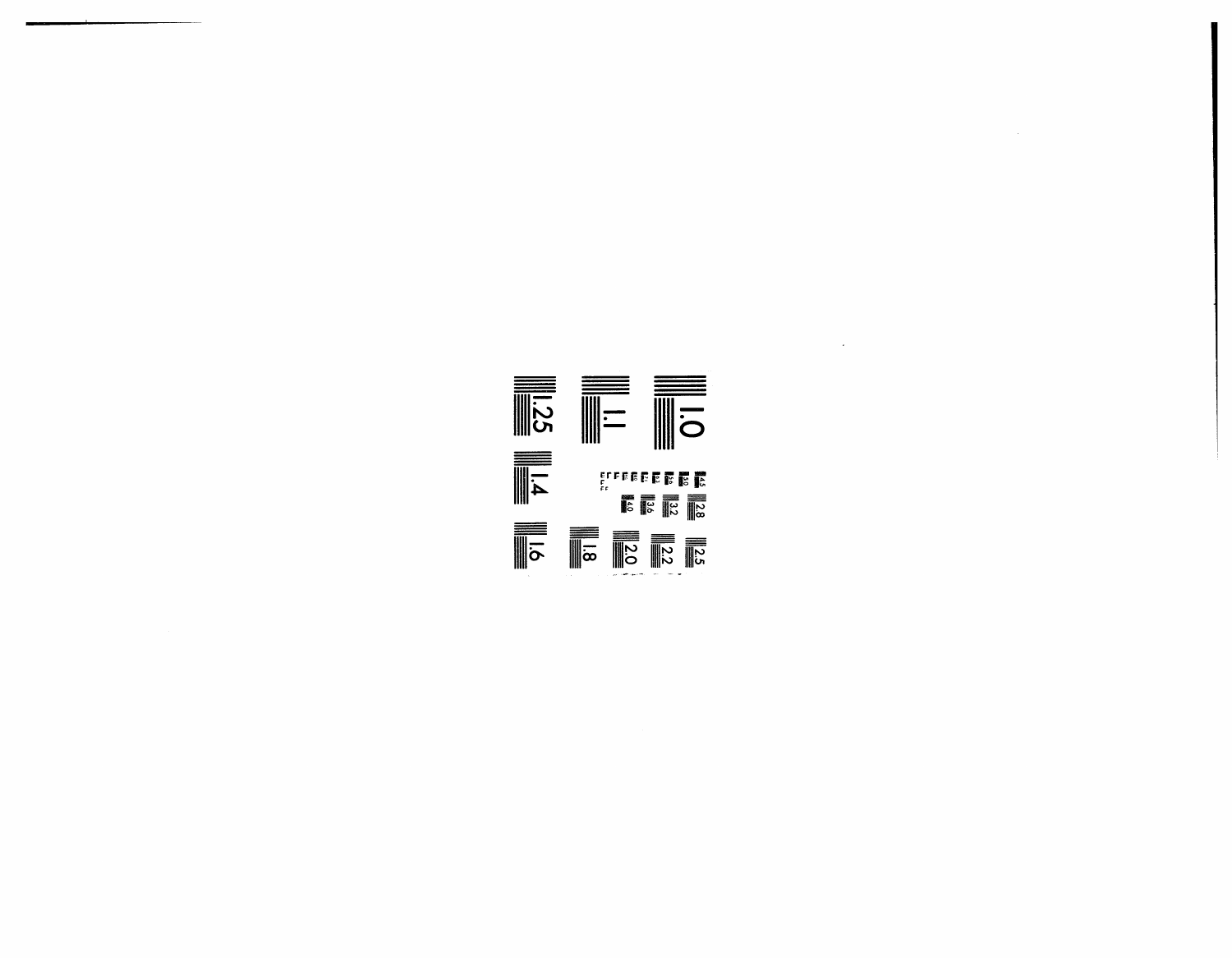**The Co**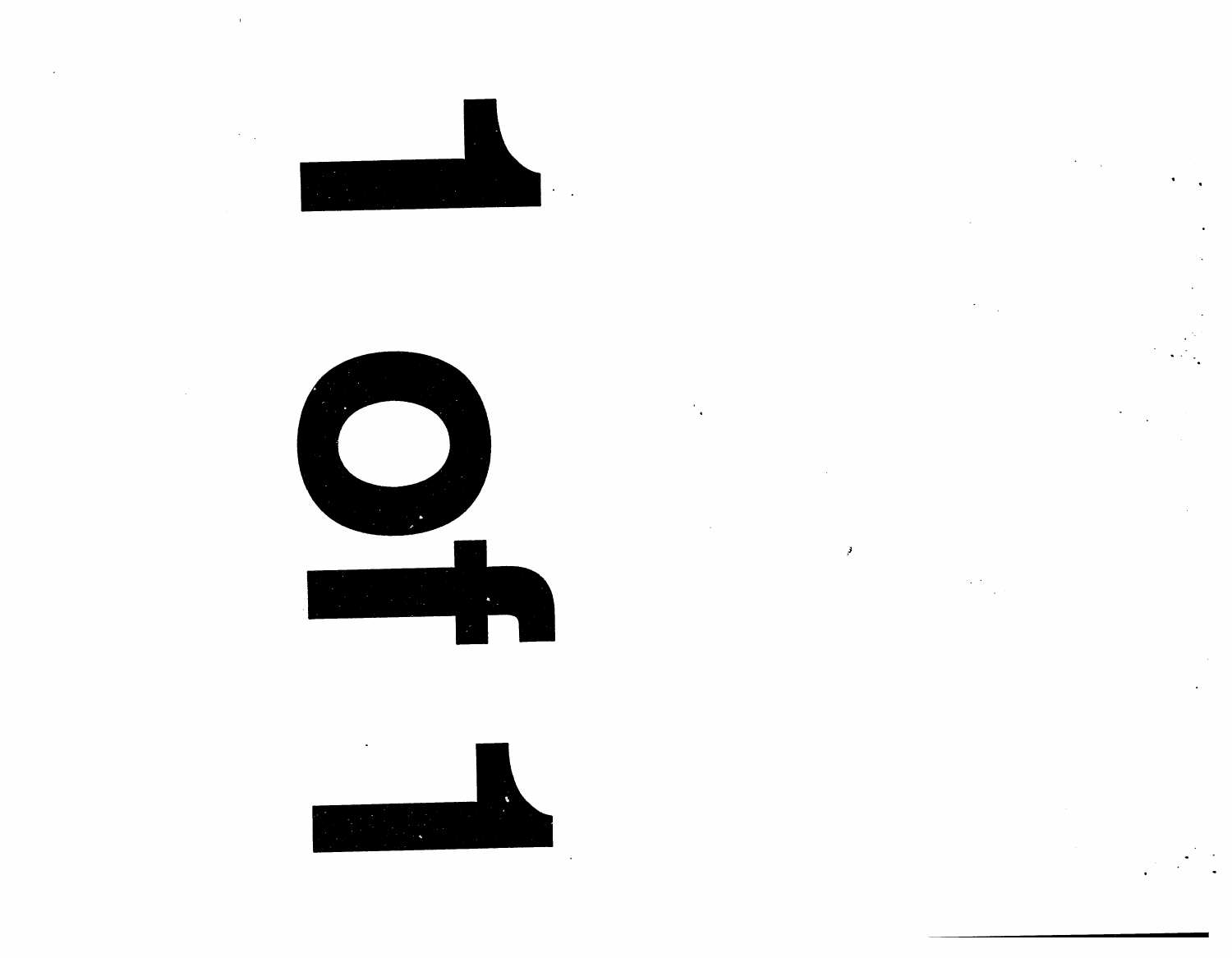$Cenf - 940553 - -35$ 

**UCRL-JC-115230** PREPRINT

# Integrated Modelling of Near Field and **Engineered Barrier System Processes**

Alan Lamont **James Gansemer** 

This paper was prepared for submittal to the **American Nuclear Society** International High Level Radioactive Waste Management Conference Las Vegas, NV May 22-26, 1994



January 1994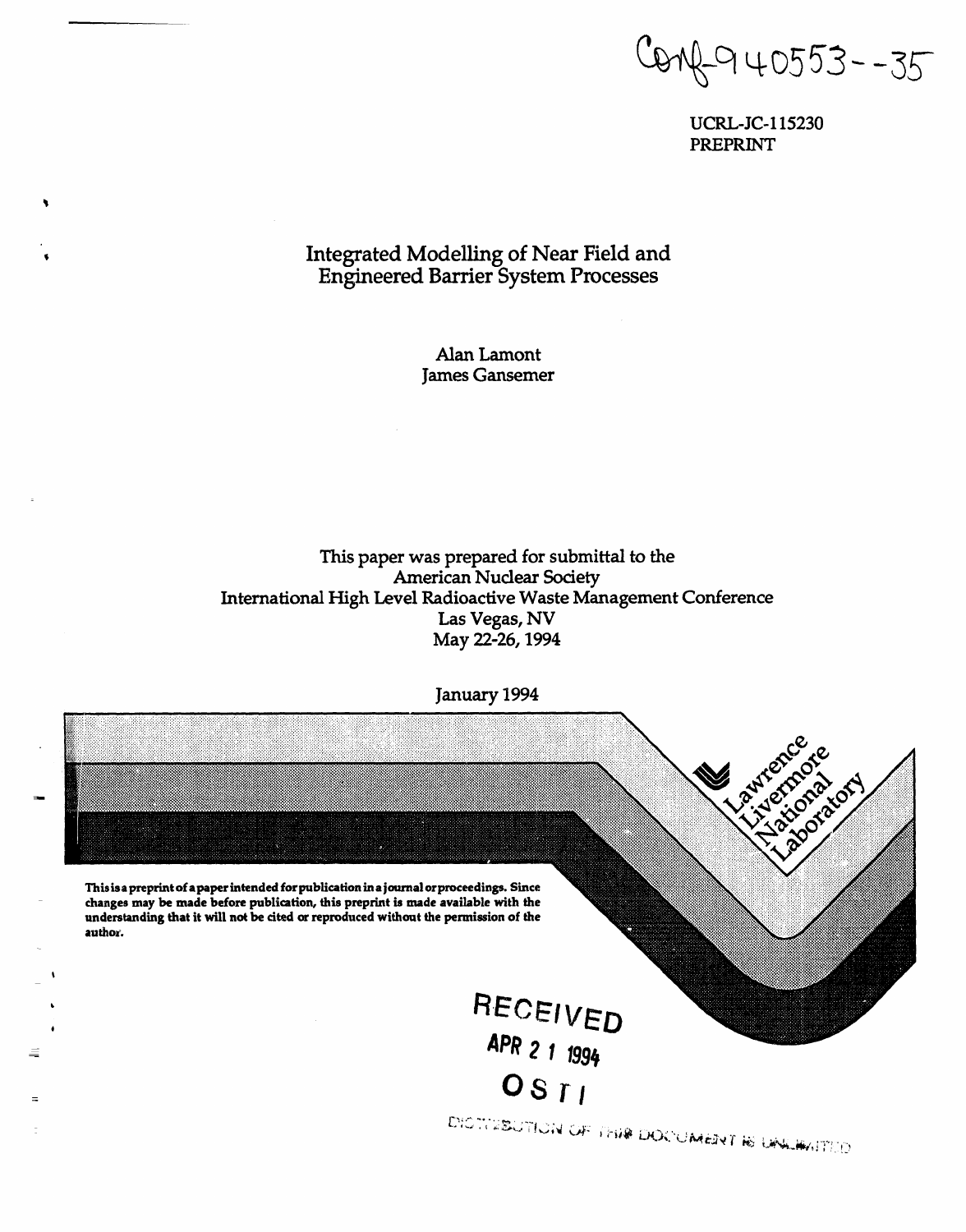### **DISCLAIMER**

**This docum**e**nt was prepared as an account of work sponsor**e**d by an agency of the United Stat**e**s Government. N**e**ith**e**r the United States Governm**e**nt nor the Univ**e**rsity of California nor any oftheir** e**mployees, makes any warranty, express or impli**e**d, or** assumes any legal liability or responsibility for the accuracy, completeness, or usefulness **of any information***,* **apparatus***,* **product***,* **or process disclosed***,* **or represents that its use wo**l**d d not infringe privat**e**ly own**e**d rights. Referenc**e **her**e**in to any sp**e**cific commercial products, proc**e**ss, or service by trad**e **nam**e**, trademark, manufactur**e**r, or oth**e**rwis**e**, does not n**e**c**e**ssarily constitute** \_**'wimply its endorsemmt, r**e**commendation, or favoring by the Unit**e**d Stat**e*s* **Government or th**e **University of California. The vi**e**ws and opinions of authors expr**e**ssed h**e**rein do not necessarily state or refl**e**ct those of the United States Gov**e**rnm**e**nt or th**e **University of California, and shall n**e**t b**e **used for advertising or product endorsement purposes.**

 $\sim$   $\mu$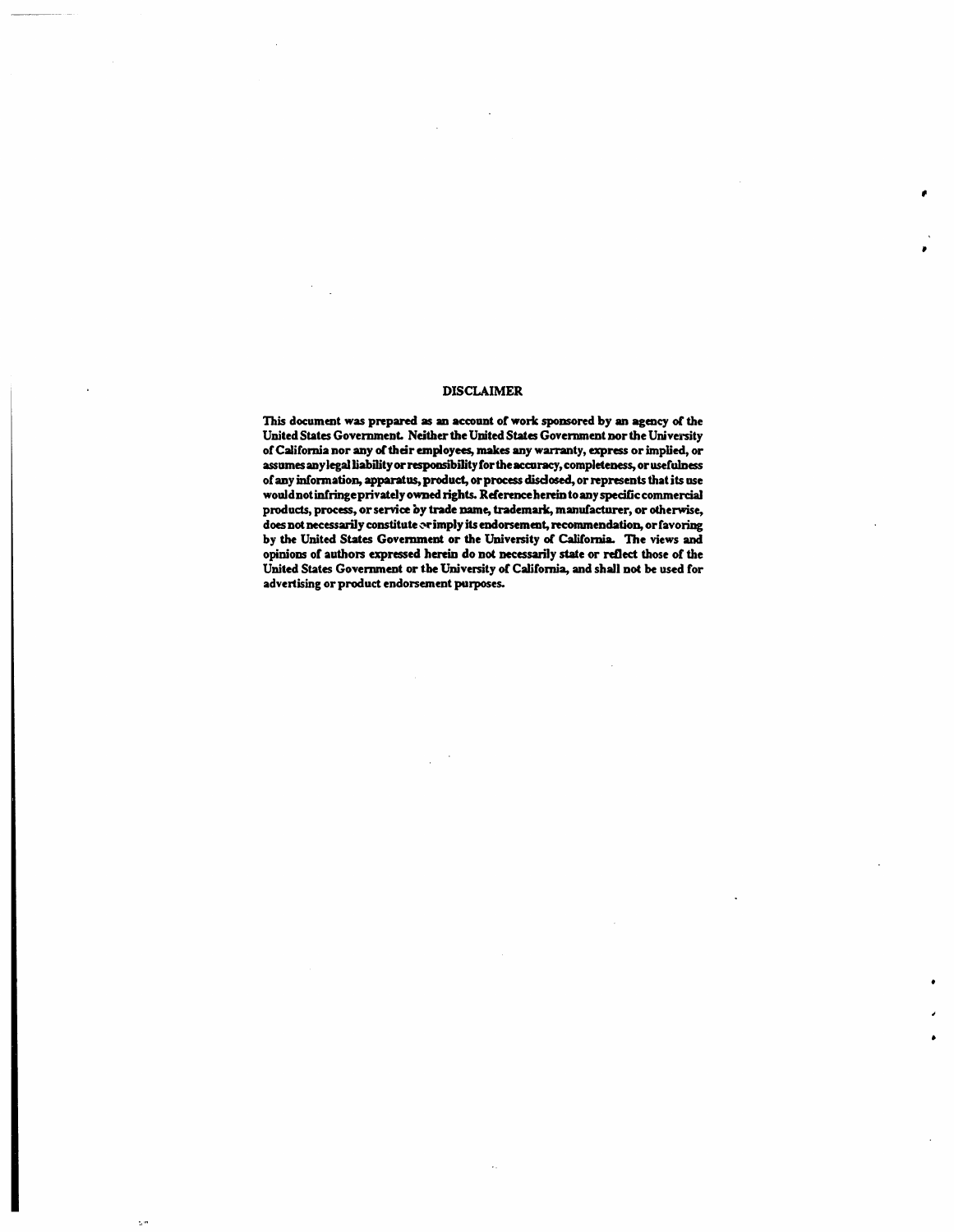## **INTEGRATED MODELLING** O**F NEAR FIELD AND ENGINEERED BAKRIER SYSTEM PROCESSES**

Alan Lamont<br>
Lawrence Livermore National Laboratory<br>
Lawrence Livermore National Laboratory<br>
Lawrence Livermore National Laboratory Lawrence Livermore National Laboratory Lawrence Live<br>P.O. Box 808 P.O. Box 808 P.O. Box 808<br>
Livermore, CA 94550<br>
Livermore, CA 94550 Livermore, CA 94550 Livermore, CA (510) 423-2575 (510) 422-7553  $(510)$  423-2575

### **ABSTRACT**

(YMIM) is an integrated model of the Engineered from a set of waste packages that are all subject to barrier System. has been developed to assist similar temperature, hydrologic, and geochemical barrier System. has been developed to assist similar temperature, hydrologic, and geochemical project managers at LLNL in identifying areas conditions. Although all of the packages are project managers at LLNL in identifying areas conditions. Although all of the packages are where research emphasis should be placed. The subject to similar conditions, there is variability in where research emphasis should be placed. The subject to similar conditions, there is variability in model was designed to be highly modular so that their releases because it is not assumed that they model was designed to be highly modular so that their releases because it is not assumed that they a model of an individual process could be easily fail at the same time. Due to statistical variability **a** model of an **i**ndivi**d**ual **p**rocess co**u**ld be eas**i**ly fail at the same time. Due to statistical vari**a**b**i**lity modified or replaced without interfering with the models of other processes. The modules modelling container failure and the dissolution of will release nuclides at different rates. To model<br>nuclides include particularly detailed, temperature all of the packages in a repository, which would nuclides include particularly detailed, temperature all of the packages in a repository, which would dependent models of their corresponding be subjected to a range of temperatures, dependent models of their corresponding processes.

### I. INTRO**D**UCTION

includes the containers for the waste packages, the performance of the EBS is strongly the waste form, and the emplacement mode of the influenced by the temperature, hydrology, and the waste form, and the emplacement mode of the influenced by the temperature, hydrology, and waste packages. Evaluating the waste isolation geochemistry at the repository horizon. These, in waste packages. Evaluating the waste isolation geochemistry at the repository horizon. These, in capacity of the EBS requires modelling these turn, are influenced by engineering decisions capacity of the EBS requires modelling these components and estimating the corresponding physical and chemical parameters of the models. • areal heat loading. YMIM has been designed to Considering that both model development and take these considerations into account in its Considering that both model development and take these considerations into account in its parameter estimation can be a costly and time analysis. However, in the current version of parameter estimation can be a costly and time analysis. However, in the current version of consuming activity, management of the process at YMIM hydrology, temperature and geochemistry consuming activity, management of the process at YMIM hydrology, temperature and geochemistry<br>LLNL required a tool for identifying areas where are not modelled internally. Rather, YMIM uses LLNL required a tool for identifying areas where are not modelled internally. Rather, YMIM uses research resources should be placed. Specifically scenarios over these phenomena generated by research resources should be placed. Specifically scenarios over a tool was needed to identify those components other models. a tool was needed to identify those components and processes where simple models and*/*or approximate estimations would be adequate, and The remainder of this paper will first those areas where more sophisticated models and discuss the philosophy that was followed in those areas where more sophisticated models and discuss the philosophy that was followed in accurate estimates are required. YMIM was designing and developing YMIM. Then the accurate estimates are required. YMIM was designing and developing YMIM. Then the developed as a flexible test bed to help us identify structure of YMIM and the way it has been developed as a flexible test bed to help us identify areas for emphasis. It has also been extended to

pr**o**vide a s**o**ur*c*e term model for larger modelling

The Yucca Mountain Integrating Model A single run of YMIM models the releases (M) is an integrated model of the Engineered from a set of waste packages that are all subject to packages, the packages fail at different times and<br>will release nuclides at different rates. To model hydrologic conditions, and geochemistry con**d**itions, several ru**n**s of YMIM are **mad**e an**d** the results added together.

Although the EBS may be limited to the The Engineered Barrier System (EBS) waste package and its immediate surroundings, des the containers for the waste packages, the performance of the EBS is strongly about waste package placement, fuel age, and areal heat loading. YMIM has been designed to



 $\mathbf{1}$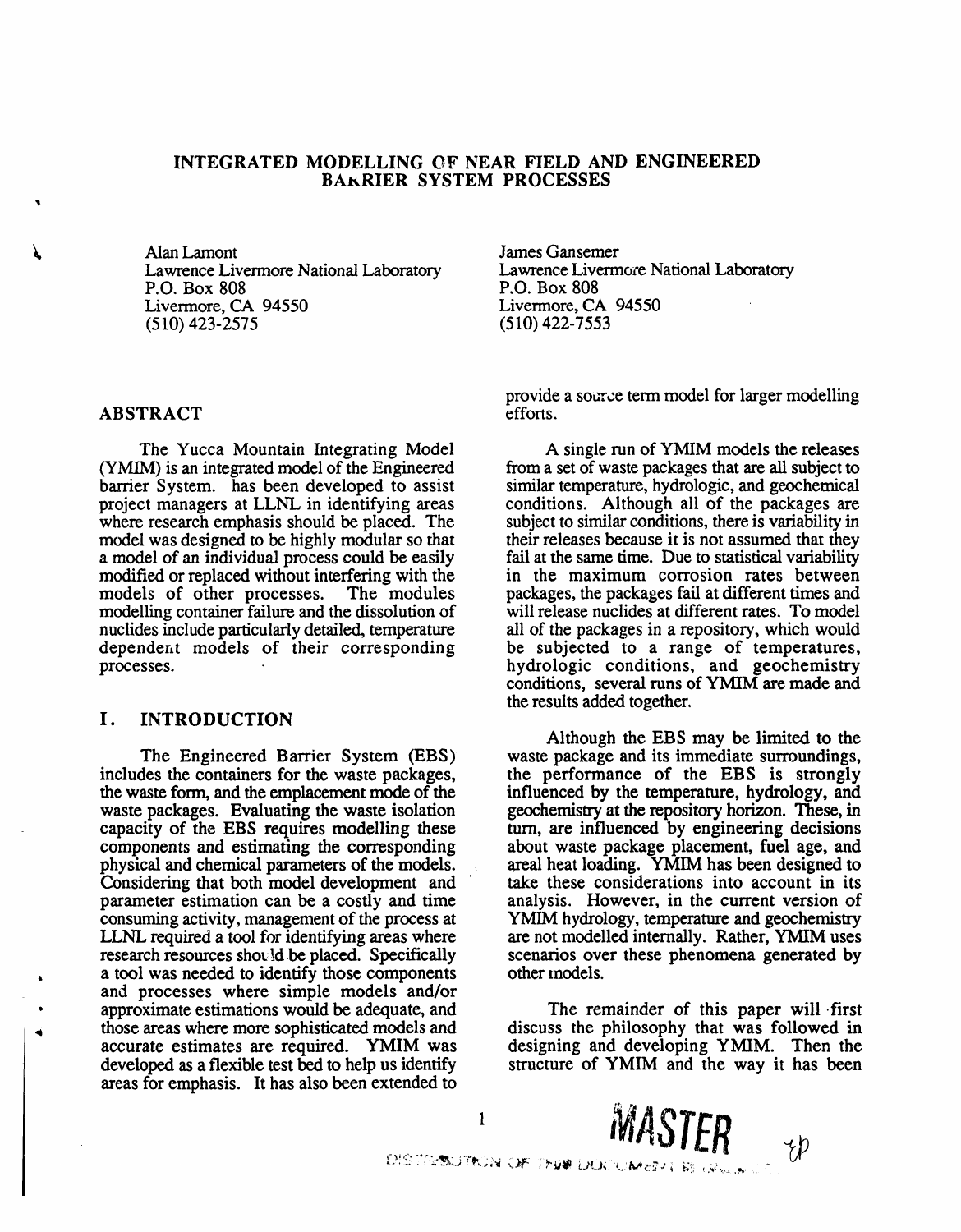# II. THE DESIGN PROCESS FOR Defining the processes to be included was *MIM* There are

systems parameters and to variations in system models. To do this YMIM had to have two basic properties: First, it had to be an integrated by describing exactly what its scope will be and model. As an integrated model it can estimate the how its internal processes will be modelled. model. As an integrated model it can estimate the how its internal processes will be modelled.<br>
impact that variations in models and parameters Although there are only a few natural ways to impact that variations in models and parameters have on the releases from the waste packages. Studying the sensitivity of component processes is no single, unique way. We chose to divide by themselves to changes in parameters is not problem into the following major processes: by themselves to changes in parameters is not sufficient, since it is the actual releases that are important and the interaction with other processes might amplify or attenuate the impact of one groundwater reaching the containers are groundwater reaching the containers and groundwater reaching the containers and groundwater reaching with the waste form, process. Second, the structure of YMIM had to be flexible so that models of individual processes could be changed easily without disrupting, or <br>invalidating, the rest of the model structure.<br>The expository horizon and frequency of invalidating, the rest of the model structure.

Setting up the structure of the computations was the first design decision in developing YMIM. For the processes in YMIM it was vecontainer failure: corrosion and failure of recognized that the calculations can be adequately the waste package, recognized that the calculations can be adequately made on a period-by-period basis. The state of all the process is given at the beginning of the  $\cdot$  cladding failure: failure of the fuel rod period. Then the model directly calculates the cladding through temperature creep and period. Then the model directly calculates the cladding through temperature creep and change in state of each process during the period. <br>
When the fuel roots and change in state of each process during the period.<br>
This gives the state at the start of the next period.<br> **Conserved** through attack by fluorine in groundwater, This gives the state at the start of the next period. This approach contrasts with some other performance models such as models of • nuclide behavior: rates of decay, and temperature and hydrology which may require temperature and hydrology which may require several iterations of calculations to solve their governing equations.  $\bullet$  rod and container temperature:

Structuring the calculations this way does lead to some small compromises in cases where two interacting processes go on simultaneously.<br>
For example, the wetted area of fuel rods<br>
example of groundwater from the rock to the container For example, the wetted area of fuel rods groundwater from the rock to the containe<br>depends on the amount of the fuel rod that has taking into account any packing materials. depends on the amount of the fuel rod that has dissolved, and the amount that dissolves depends on the wetted area. In principle, these two vinternal container flow: flow of water over processes interact during a period. However, processes interact during a period. However, under this computational structure it is assumed that the wetted area of the rod stays constant during a period. **I**t can be updated at the end of a period when the amount dissolved during the  $\frac{1}{\pi}$  In the current version of YMIM an even simpler model

implemented are described. Finally, we discuss period is calculated<sup>1</sup>. These compromises can recent extensions to YMIM and future directions. lead to small errors which can be reduced by lead to small errors which can be reduced by using shorter time periods, if desired.

the next step in designing YMIM. There are really two issues here. First, the processes need YMIM allows investigators to study the to be identified—basically this step just names the sensitivity of releases to both variations in processes to be included and provides the processes to be included and provides the fundamental organization of the model into processes. Then each process is further defined<br>by describing exactly what its scope will be and divide the problem into separate processes, there is no single, unique way. We chose to divide the

- near field chemistry: the chemistry of the groundwater reaching the containers and
- episodes during which fluxes are flowing
- 
- 
- 
- temperatures of the waste form and the
- 
- 

**of weued a**r**ea** i**s ac**t**uall**yu**sed**.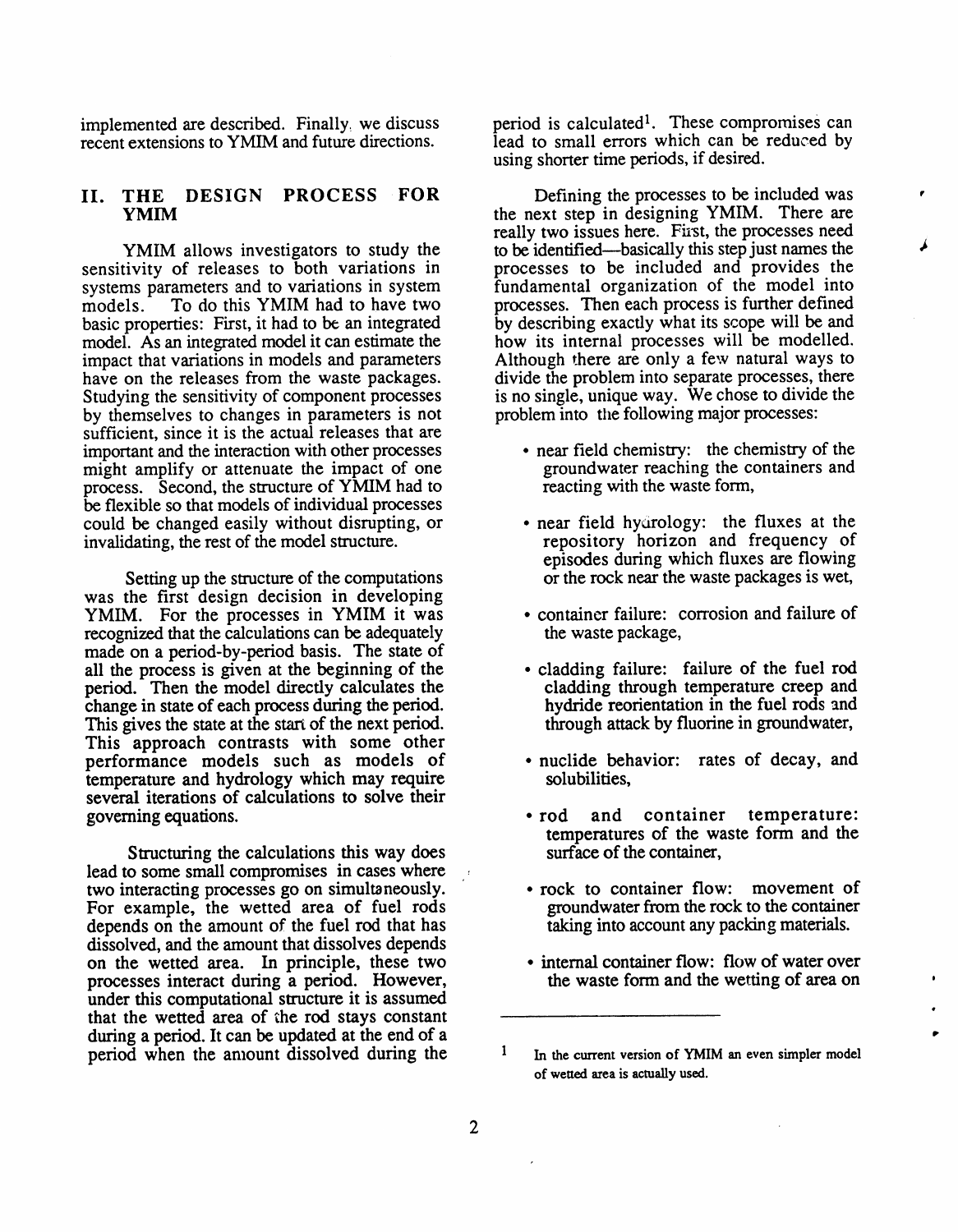been altered, dissolved, and decayed.

groups of researchers at LLNL. The definition of YMIM more complex modules using more<br>the processes does not exactly map onto the sophisticated modelling have been substituted. organizations of the groups. Part of the process As long as a new module can produce the of defining the processes was identifying the information defined for that process, it will work of defining the processes was identifying the information researchers working in each area researchers working in each area.

define them as precisely as was required for the interfaces this way also makes it convenient to modelling effort. The final definition was use different versions of  $\mu$  module. This might modelling effort. The final definition was use different versions of  $\mu$  module. This might developed based on the definition of the be done in order to substitute a smaller faster developed based on the definition of the be done in order to substitute a smaller faster<br>interfaces between them. Thus the modules are running module for a slower module. It is also *interfaces* between them. Thus the modules are running module for a slower module. It is also defined in YMIM in terms of the information that needed because some of the modules are expected defined in YMIM in terms of the information that a needed because some of the modules are expected<br>they are required to provide to other modules. The model different situations. For example, a they are required to provide to other modules. <br>Defining the modules this way ensures that they version of the Dissolution and Accounting Defining the modules this way ensures that they version of the Dissolution and *Accounting*<br>are independent of each other and they can be module can be written to model glass waste are independent of each other and they can be module can be written to model glass waste<br>modified without disturbing other modules: as forms. This can be substituted for the current modified without disturbing other modules: as forms. This can be substituted for the current long as a new module provides the information module which models reactor fuel assemblies. long as a new module provides the information expected of it, and it makes its computations using the period-by-period updating described above, its internal structure is not critical to the **11I. IMPLEMENTATION OF YMIM** functioning of YMIM as a whole.

researchers in one area about the information that information, it is natural to implement it using an they required from other areas in order to make object oriented language. C++ was selected they required from other areas in order to make object oriented language. C++ was selected<br>their own calculation. For example, the model of because it has all of the features that were needed their own calculation. For example, the model of because it has all of the features that were needed<br>alteration requires information about rod for YMIM and is available on a wide variety of alteration requires information about rod for YMIM and is available on a wide variety of temperature and the exposed, wetted area of a machines. YMIM is currently implemented on temperature and the exposed, wetted area of a machines. YMIM is currently rod. Through a series of interviews, we both the Macintosh and the Sun. Through a series of interviews, we established the full set of information required for modelling each process. The information requirements were assigned to each process. driving routine and the set of modules which are Figure 1 shows the modules and the information implemented as objects<sup>2</sup>. When a run of YMIM Figure 1 shows the modules and the information implemented as objects<sup>2</sup>. When a run of YMIM that each module is expected to provide. The strated, the main driving routine is executed that each module is expected to provide. The arrows between the modules show the actu**a**l communications between modules (although in principal any module can call any other module for information).

For the initial version of YMIM a fairly simple instruct the called object to compute was designed for each process. A it back to the calling object. model was designed for each process. A

the fuel rods where the cladding has failed, computer program module was then developed<br>and for each process. for each process.

• waste form dissolution and accounting: This approach simplifies the model accounting for all of the material that has construction and it simplifies the process of construction and it simplifies the process of extending YMIM. The initial modules were fairly simple representations of their corresponding These processes were studied by different processes. Since the initial development of sof researchers at LLNL. The definition of YMIM more complex modules using more the processes does not exactly map onto the sophisticated modelling have been substituted.<br>
organizations of the groups. Part of the process As long as a new module can produce the

Simply identifying the processes did not<br>
e them as precisely as was required for the linterfaces this way also makes it convenient to

Because YMIM is structured around The interfaces were defined by interviewing modules and these modules exchange<br>chers in one area about the information that information, it is natural to implement it using an

The computer program consists of a main driving routine and the set of modules which are

for informa**ti**on). 2 In an **o**bject oriented language, an "**o**bje**c**t" is a module **of** th*,*" pr**o**gram th**a**t inclu**d**es it*s* **own** d**a**ta an**d a s***e*t **of** The model within each module could then subroutines that can operate on the data. One module veloped knowing what information it was can call another and instruct it to execute one of its be developed knowing what information it was **can call another and instruct it to execute one of its** expected to provide, and the information that it **can call another.** The routine might cause the object to expected to provide, and the information that it routines. The routine might cause the object to could expect to be available from other modules. The initialize itself by reading data from a file, or it might **could expect to be available from other modules.** initialize itself by reading data from a file, or it might **For the initial version of YMIM** a fairly simple instruct the called object to compute an answer and pass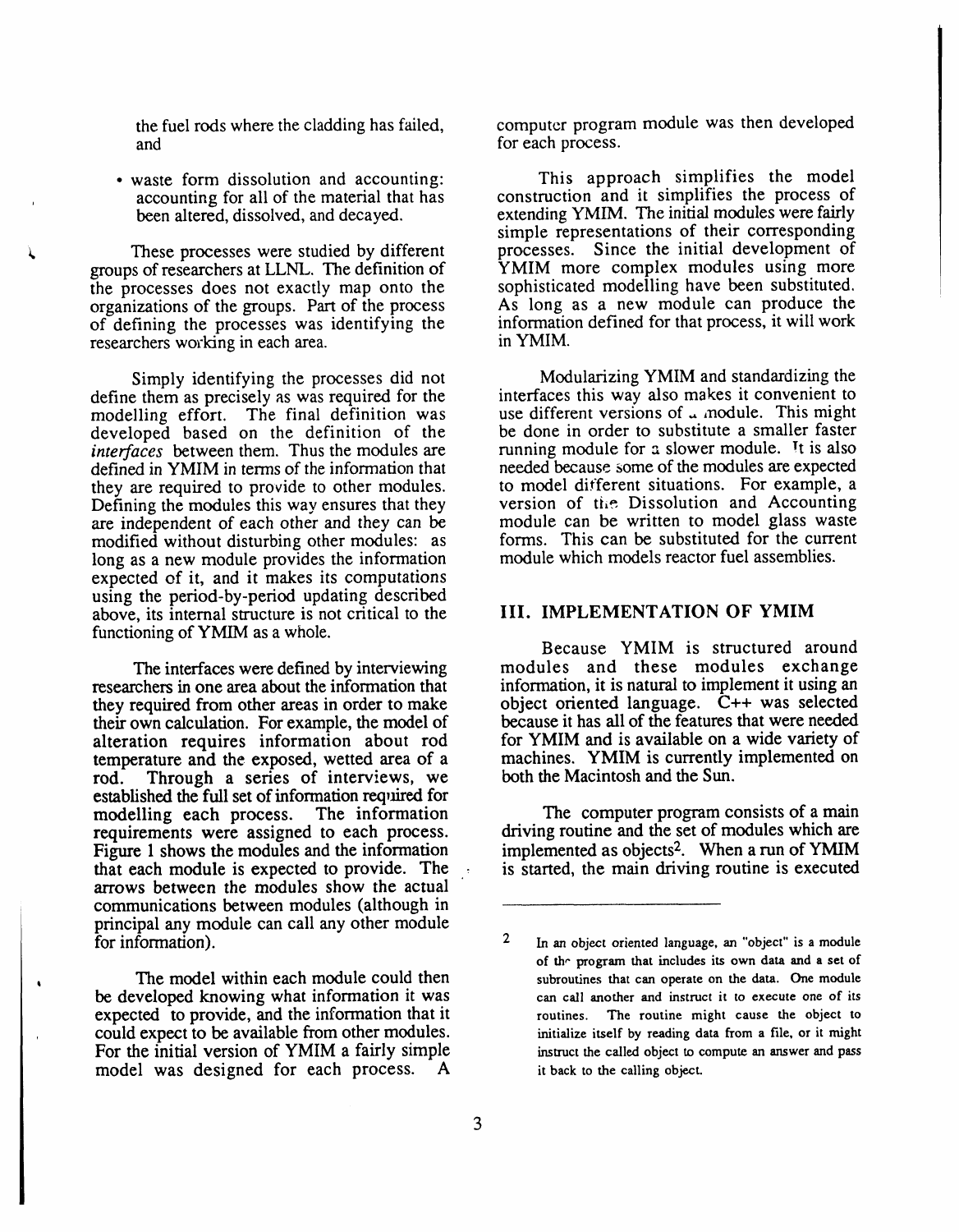modules and instructs them to initialize ...ates at each period (i.e. the rod and container themselves. During initialization a module reads temperatures and the fluxes in the near field rock) themselves. During initialization a module reads temperatures and the fluxes in the near field rock)<br>its data from its own data file and makes any are read in from their data files. At each period its data from its own data file and makes any are read in from their data files. At each period<br>initial computations and variable assignments it they make this information available to the other initial computations and variable assignments it needs.

steps through the periods of the run. Each period these are calculated external to YMIM, the user<br>it instructs the Dissolution and Accounting must ensure that the scenarios are consistent (i.e. it instructs the Dissolution and Accounting must ensure that the scenarios are consistent (i.e. Module to compute the releases that period. To the temperatures used must be consistent with the Module to compute the releases that period. To the temperatures make this computation the Dissolution and fluxes assumed). make this computation the Dissolution and Accounting module updates its internal state and calculates the releases. However, doing so The Container Failure and the Dissolution requires information from several other modules. and Accounting modules contain the most requires information from several other modules. and Accounting modules contain the most<br>It passes messages requesting the needed detailed modelling in YMIM at this time. The It passes messages requesting the needed information to the modules that can supply it. When they receive this request, the other modules two modules in more detail undate their internal state for that period and interact with other modules. update their internal state for that period and request whatever information they need from still<br>other modules. This chain of calls continues until the modules that simply provide scenarios are reached. These return the values needed and are reached. These return the values needed and The container failure module can model the each module along the chain can then complete its each module along the chain can then complete its corrosion of single and double walled containers.<br>
calculation.

parameters from its own data file. New versions container materials. For each wall the user can<br>of a module may require more, or different, specify the corrosion mode to be applied. parameters than the module it replaces. By letting specify the corrosion mode to be applied. each module read from its own data file, we<br>avoid the problem of restructuring the data files corrosion models use deterministic, temperature each time a module is modified. However, the dependent corrosion rates. Typically these are specification of the structure of the data file must<br>specification of the structure of the data file must<br>specification of mild st be included in the specification of a new version of a module.

# IV. DESCRIPTION OF THE PROCESS used to model the corrosion of stampes steel

The process models in YMIM were initially indice to pitting corrosion each period. This • model is based on a stochastic pitting model is based on a stochastic pitting model is based on a stochastic pitting model, YMIM has been applied to new questions, it is assumed that a number of pits will form on several of the modules have been extended to the surface of a container with varying depths. A include more complex process models. Table 1 container will fail when the deepest pit penetrates summarizes the modelling approaches currently summarizes the modelling approaches currently<br>used by each module.<br>effecting that have folled in any given period

While most of the modules include a model  $\frac{1}{2}$  container is deeper than the wall thickness. of their processes, the Hydrology, Temperature, and Near Field Chemistry modules simply

first. It creates the objects for each of the *provide scenarios* for the other modules. Their modules and instructs them to initialize states at each period (i.e. the rod and container modules (although they do some simple interpolations). These scenarios are calculated After initialization the main driving routine from other models outside of YMIM. Because through the periods of the run. Each period these are calculated external to YMIM, the user

paragraphs below describe the models in these two modules in more detail and the way that they

### A. Container Failure Module

It includes temperature dependent models to account for dry oxidation, general aqueous At this time, each module reads its corrosion, and localized (pitting) corrosion of the parameters from its own data file. New versions container materials. For each wall the user can

used to model the corrosion of mild steel container walls.

The localized corrosion model is typically<br>used to model the corrosion of stainless steel container walls. It is a probabilistic model that MODELS IN YMIM<br>estimates the fraction of the container walls that<br>fail due to pitting corrosion each period. This of containers that have failed in any given period is equal to the probability that the deepest pit on a

 $\pmb{\cdot}$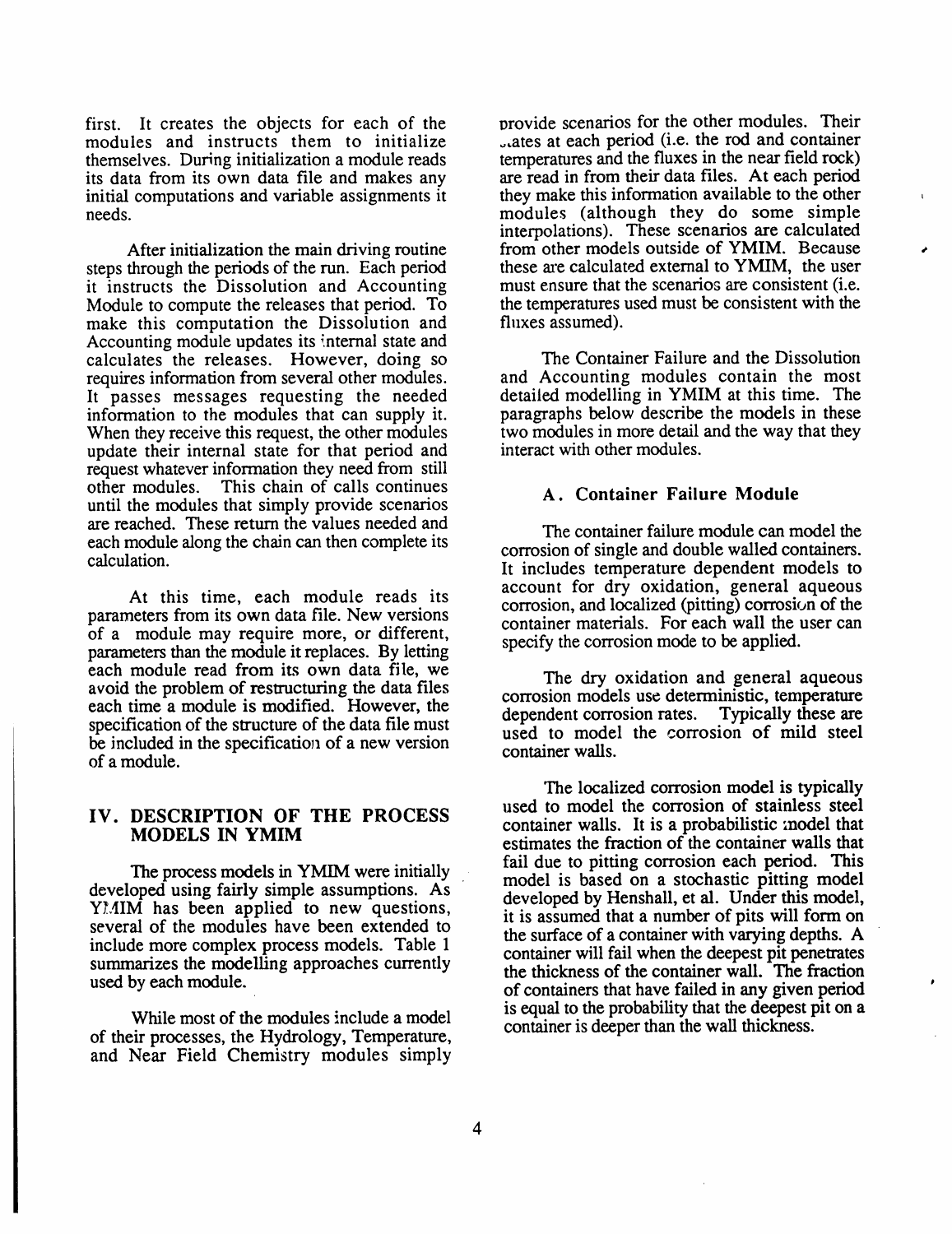# Figure 1

The modules can provide all of the data listed to any module that requests it. The primary data flows are shown as arrows.



 $\epsilon$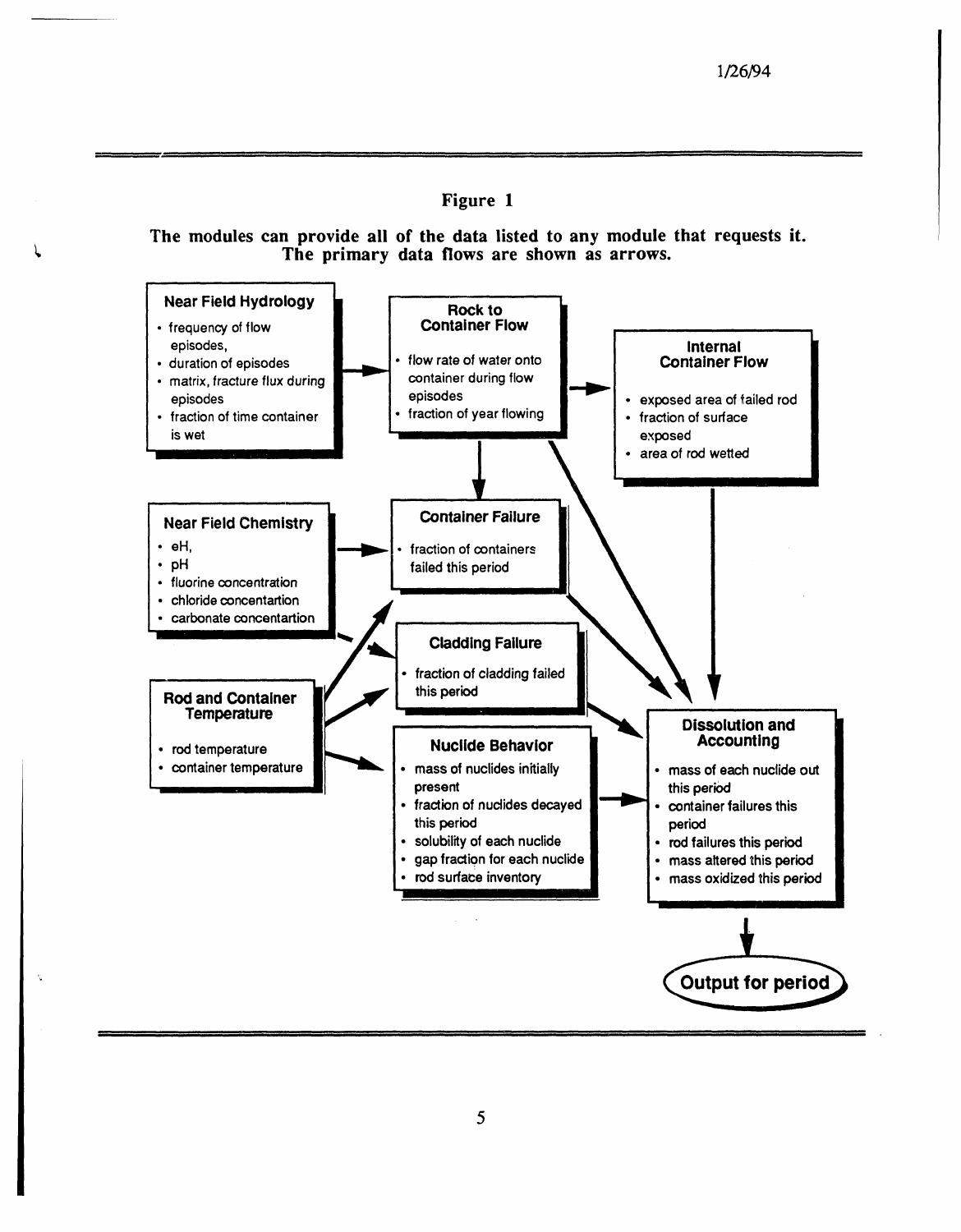# **Table 1**

## **Summary of Process Models Incl**u**ded in YMIM Modules**

| <b>Module</b>           | Approach                                                                                                                                                                                                                                                                                                                          |
|-------------------------|-----------------------------------------------------------------------------------------------------------------------------------------------------------------------------------------------------------------------------------------------------------------------------------------------------------------------------------|
| Near-field hydrology    | Time history of matrix and fracture flux in rock past package                                                                                                                                                                                                                                                                     |
| Rock to container flow  | Flux collection area converts flux in rock to flow directly into<br>container                                                                                                                                                                                                                                                     |
| Near-field chemistry    | Time history of pH, eH, chloride concentration, carbonate<br>concentration, and fluorine concentration in groundwater                                                                                                                                                                                                             |
| Temperature             | Time history of container-wall temperature and fuel-rod<br>temperature                                                                                                                                                                                                                                                            |
| Internal container flow | Estimate of exposed and wetted area of rods with failed<br>cladding is based on the assumption that failed fuel rods are<br>split due to oxidation of fuel                                                                                                                                                                        |
| Container failure       | (Described below) Temperature dependent models of air<br>oxidation, general aqueous corrosion, and pitting corrosion;<br>Early failure of defective containers and user specified failures                                                                                                                                        |
| Cladding failure        | Cladding fails due to creep rupture and hydride reorientation<br>when rod temperature is in critical ranges; Cladding fails due<br>to flucrine in groundwater.                                                                                                                                                                    |
| Nuclide behavior        | Solubilities of nuclides are temperature dependent; Each<br>nuclide is assumed to decay according to its half-life,<br>independent of the other nuclides.                                                                                                                                                                         |
|                         | Dissolution and accounting (Described below) Fuel-matrix alteration and oxidation, and<br>nuclide dissolution are temperature dependent; Pulse release<br>from fuel-cladding gap; Gaseous nuclides are released from<br>fuel cladding; Total releases are accounted for to ensure that<br>max release is less than total present. |

Since a container is failed by the deepest pit has failed. By computing the extreme value<br>on its surface, the model develops a probability distribution over pit depth at each period in the distribution over the depth of the deepest pit on a model run, YMIM estimates the fracontainer. This distribution is known as an containers that have failed at that period. container. This distribution is known as an "extreme value" probability distribution. The complementary cumulative of the extreme value **B. Dissolution accounting** model distribution, evaluated at a depth of X, gives the probability that the deepest pit on a container is

il 6 de junho de 1950 e 1960 e 1960 e 1960 e 1960 e 1960 e 1960 e 1960 e 1960 e 1960 e 1960 e 1960 e 1960 e 19

c**o**ntainer wall thickness, c**o**mplementary cumulative gives the probability that a container distribution over pit depth at each period in the model run, YMIM estimates the fraction of

probability that the deepest pit on a container is<br>deeper than X. When X is set equal to the models the dissolution of foiled rods and models the dissolution of failed rods and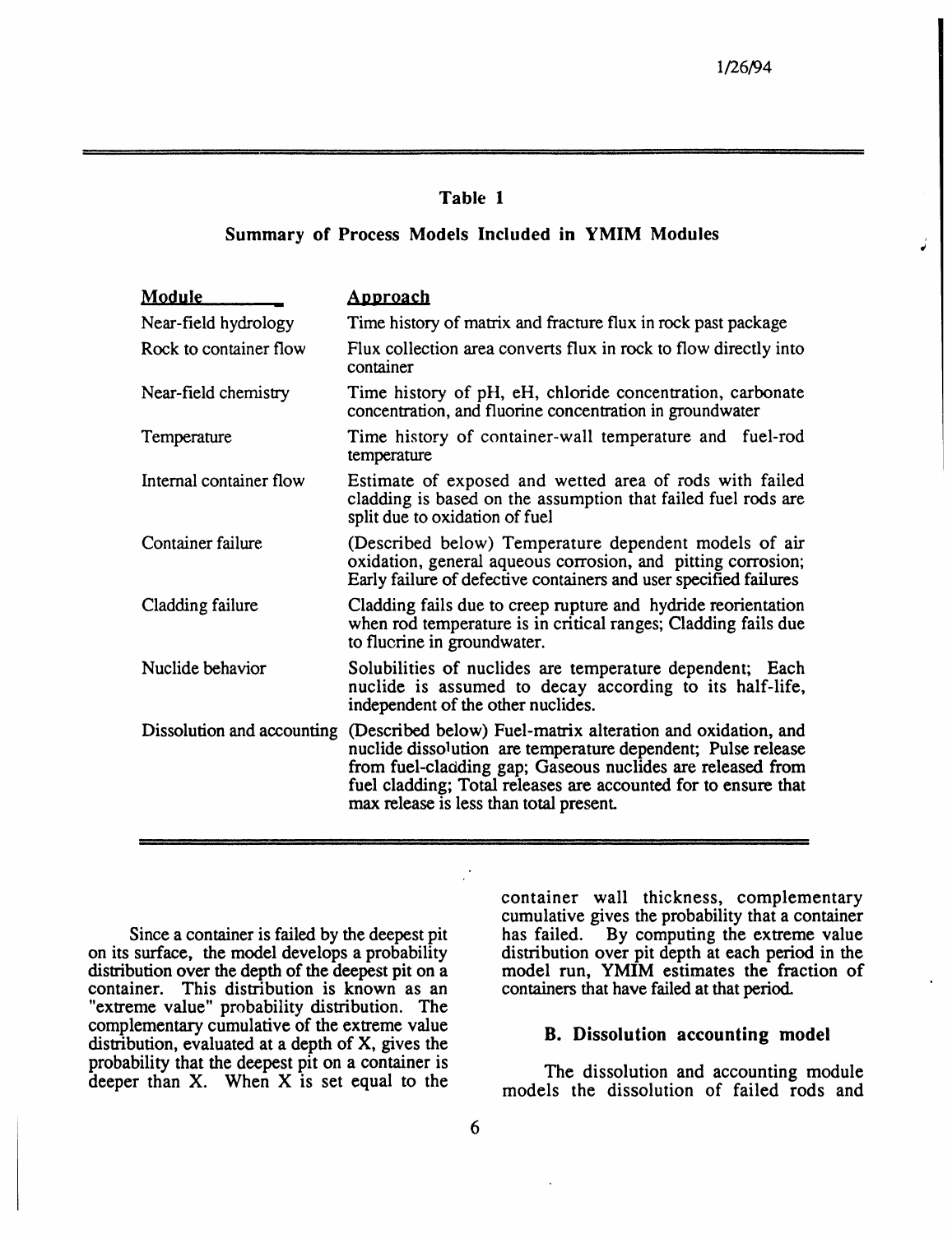accounts for the mass of each nuclide that is released. The dissolution rate estimate is  $V$ . Future directions determined by two temperature dependent processes, the rate at which nuclides are freed YMIM has been used as the source term<br>from the fuel matrix by either aqueous alteration model for the 1993 Total System performance from the fuel matrix by either aqueous alteration model for the 1993 Total System performance<br>or dry oxidation, and the solubility of nuclides in Analysis (Wilson et al). It has also been used to or dry oxidation, and the solubility of nuclides in Analysis (Wilson et al). It has also been used to water flowing over the exposed area of failed fuel study the effects of various temperature sensitive water flowing over the exposed area of failed fuel study the effects of various temperature sensitive rods. This module keeps track of the total processes in the EBS (see companion paper by rods. This module keeps track of the total dissolution in containers to ensure that the dissolution does not exceed the amount of Uncertainties in Thermally Dependent material that is actually exposed to dissolution for Repository Performance Analysis"). material that is actually exposed to dissolution processes. Finally, the module accounts for the

rods can only start once the package has failed, We are also developing a formal system for this module keeps track of the fraction of version control and documentation to handle this module keeps track of the fraction of version control and documentation to handle packages that fail in each period. It groups all of multiple versions of the software developed for packages that fail in each period. It groups all of multiple versions of the containers that fail in one period together and different purposes. the containers that fail in one period together and models their subsequent history of fuel rod alteration and dissolution separately from other groups. At each period is sums up the releases References from all of the groups that have failed at or before

Upon failure of the package, it is assumed<br>that air will come in contact with the failed rods<br>waste containers, with emphasis on the leading to oxidation. Oxidation is modelled as a *stochastic approach*, Lawrence Livermore temperature dependent process. If water is National Laboratory, Livermore CA, UCRLtemperature dependent process. If water is National Laboratory, National Laboratory, Lemma is not approximate CA, UCRL-11624 (1993) present, it is assumed to be in contact with part of the exposed surface area of the rods. The size of the exposed and wetted surface area is modelled by the Internal Container Flow module. The rate 2. Wilson, Michael L. et al., "Total-System at which the wetted fuel matrix is altered is Performance Assessment for Yucca Mountain at which the wetted fuel matrix is altered is dependent on temperature and water chemistry. -- SNL Second Iteration (TSPA-1993)",<br>Water chemistry data is provided by the Near SAND93-2675, Sandia National Water chemistry data is provided by the Near Field Chemistry module.

The masses of nuclides in the matrix that has been altered each period are available for transport. The amount of each nuclide that is rod temperature. Nuclides with very high No. <sup>l</sup>*d***-**7405**-**Eng**-**48. solubilities ("alteration limited") are entirely dissolved and transported away as they are released from the matrix. Other nuclides only dissolve to the extent possible each period. The module keeps track of the total amount of each nuclide that has been released from the matrix, but not yet dissolved and transported each period.

 $\ddot{\cdot}$ 

Gansemer and Lamont "Identifying Significant<br>Uncertainties in Thermally Dependent Processes

In the future it is expected that several of the modules will be extended further, particularly Since the alteration and dissolution of fuel those that model the fuel dissolution processes.<br>
Since the package has failed, We are also developing a formal system for

- 1. Henshall, G. A., W. G. Halsey, W. L. Clarke, R. D. McCright, *Modeling pitting* waste containers, with emphasis on the stochastic approach, Lawrence Livermore
- Laboratories, Albuquerque, NM (1994).

transport. The amount of each nuclide that is This work was performed under the auspices<br>actually dissolved and transported away is a of the U.S. Department of Enemy by Lawren actually dissolved and transported away is of the U.S. Department of Energy by Lawrence<br>determined by its solubility which is a function of the U.S. Department of Energy by Lawrence determined by its solubility which is a function of the Livermore National Laboratory under contract rod temperature. Nuclides with very high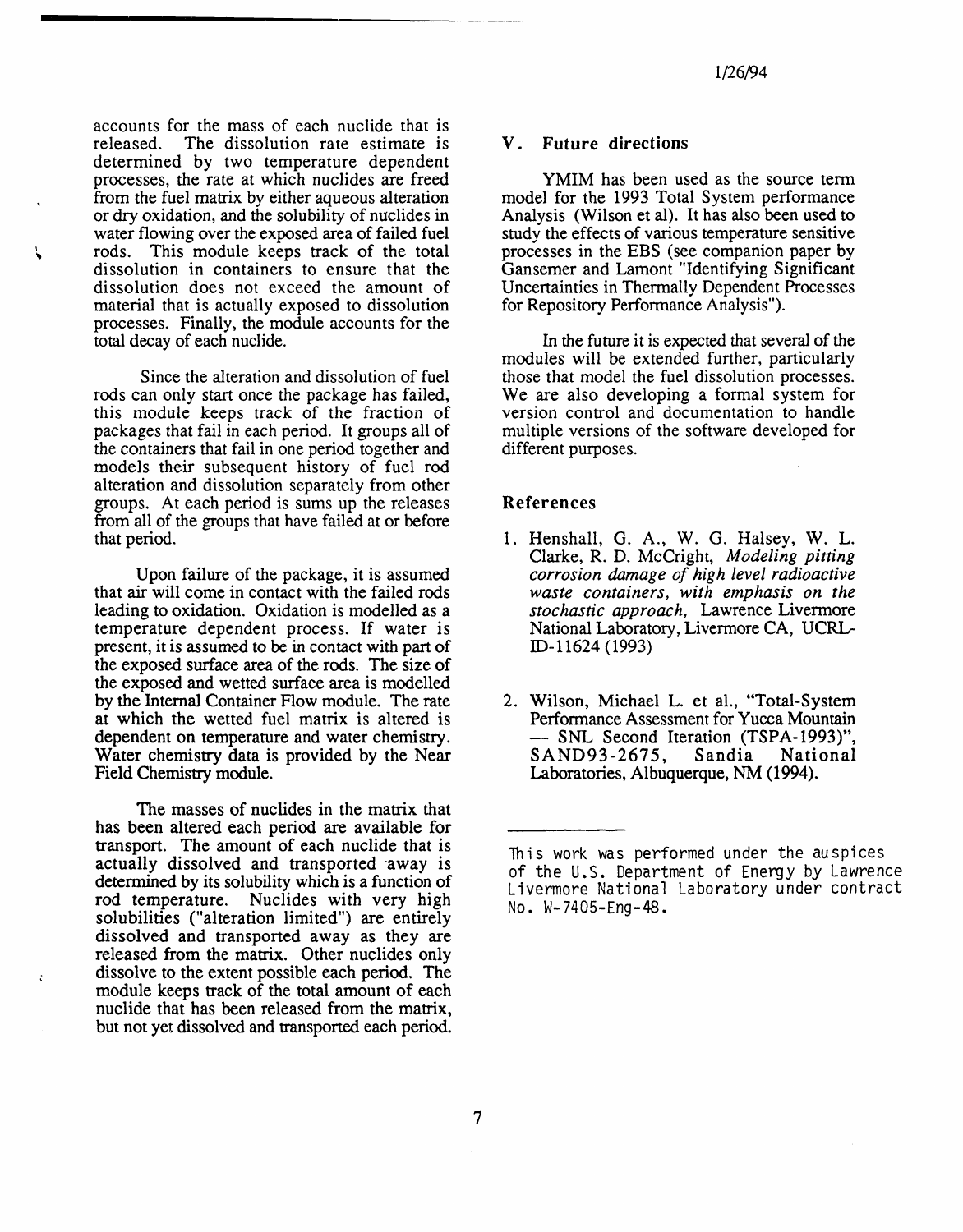



 $\frac{1}{4}$